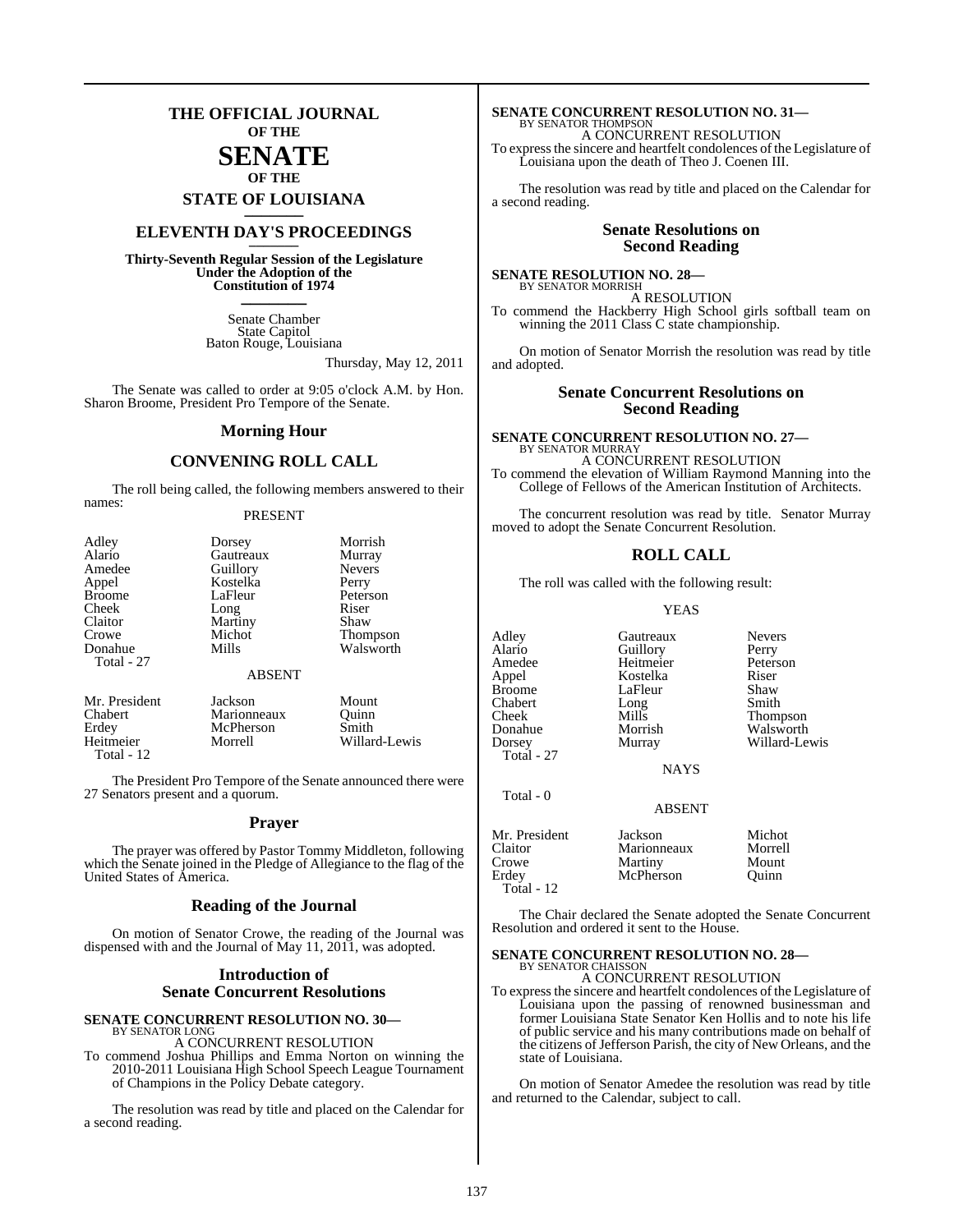### **Page 2 SENATE 11th DAY'S PROCEEDINGS**

### May 12, 2011

## **SENATE CONCURRENT RESOLUTION NO. 29—**<br>BY SENATORS AMEDEE, NEVERS AND QUINN<br>A CONCURRENT RESOLUTION

To designate Thursday, May 26, 2011, as "Shaken Baby Syndrome Prevention Day" in the state of Louisiana, in honor of Rey Wayne Gatlin.

The concurrent resolution was read by title. Senator Amedee moved to adopt the Senate Concurrent Resolution.

### **ROLL CALL**

The roll was called with the following result:

#### YEAS

Adley Dorsey Murray<br>Alario Gautreaux Nevers

Alario Gautreaux Never<br>
Amedee Guillory Perry Amedee Guillory Perry<br>Appel Heitmeier Peterson Kostelka Marionneaux<br>Martiny

Appel Heitmeier Peters<br>
Rroome Kostelka Riser Chabert LaFleur Shaw<br>Cheek Long Smith Cheek Long Smith<br>Claitor Marionneaux Thompson Crowe Martiny Walsworth<br>
Donahue Mills Willard-Le Willard-Lewis

#### **NAYS**

#### Total - 0

Total - 30

#### ABSENT

| Mr. President | McPherson | Morrish |
|---------------|-----------|---------|
| Erdey         | Michot    | Mount   |
| Jackson       | Morrell   | Ouinn   |
| Total - 9     |           |         |

The Chair declared the Senate adopted the Senate Concurrent Resolution and ordered it sent to the House.

#### **Message from the House**

#### **ASKING CONCURRENCE IN HOUSE BILLS AND JOINT RESOLUTIONS**

#### May 11, 2011

To the Honorable President and Members of the Senate:

I am directed to inform your honorable body that the House of Representatives has finally passed and asks your concurrence in the following House Bills and Joint Resolutions:

| <b>HB</b> No. 13  | HB No. 188 | HB No. 201 |
|-------------------|------------|------------|
| HB No. 229        | HB No. 259 | HB No. 284 |
| HB No. 446        | HB No. 449 | HB No. 459 |
| HB No. 52         | HB No. 253 | HB No. 276 |
| HB No. 400        | HB No. 462 | HB No. 549 |
| <b>HB</b> No. 498 |            |            |

Respectfully submitted, ALFRED W. SPEER Clerk of the House of Representatives

#### **House Bills and Joint Resolutions on First Reading**

#### **HOUSE BILL NO. 13—**

BY REPRESENTATIVE GISCLAIR AN ACT

To amend and reenact R.S. 15:542(D) and to enact R.S. 15:542(B)(3), relative to sex offender registration and notification; to require registration with campus law enforcement agencies; to provide relative to registration fees; and to provide for related matters.

The bill was read by title and placed on the Calendar for a second reading.

#### **HOUSE BILL NO. 52—**

BY REPRESENTATIVE HENDERSON AN ACT

To enact R.S. 13:2501.1(N), relative to court costs in the Traffic Court of New Orleans; to provide for an increase in court costs; to provide for use of the funds; and to provide for related matters.

The bill was read by title and placed on the Calendar for a second reading.

### **HOUSE BILL NO. 188—** BY REPRESENTATIVE HARDY

AN ACT

To amend and reenact R.S. 40:487 and R.S. 44:1(A)(1), relative to affiliates of housing authorities; to remove the public records exception applicable to such affiliates; to provide for the applicability of the Public Records Law to such affiliates; to provide relative to applicability to persons holding an ownership interest in or authority over an affiliate of a housing authority; and to provide for related matters.

The bill was read by title and placed on the Calendar for a second reading.

### **HOUSE BILL NO. 201—** BY REPRESENTATIVE ARMES

AN ACT

To authorize and provide for the transfer of certain state property; to authorize the transfer of certain state property in Vernon Parish and Jefferson Davis Parish; to provide for the property description; to provide terms and conditions; to provide an effective date; and to provide for related matters.

The bill was read by title and placed on the Calendar for a second reading.

#### **HOUSE BILL NO. 229—**

BY REPRESENTATIVE HAZEL AN ACT

To amend and reenact R.S. 14:93.3(C), relative to cruelty to the infirmed; to amend the definition of "aged person"; and to provide for related matters.

The bill was read by title and placed on the Calendar for a second reading.

### **HOUSE BILL NO. 253—** BY REPRESENTATIVE CHAMPAGNE

AN ACT

To amend and reenact R.S. 32:415.1(A)(1)(introductory paragraph), (c), and (f), relative to driver's license suspensions and revocations; to provide for economic and medical hardship license application procedures; and to provide for related matters.

The bill was read by title and placed on the Calendar for a second reading.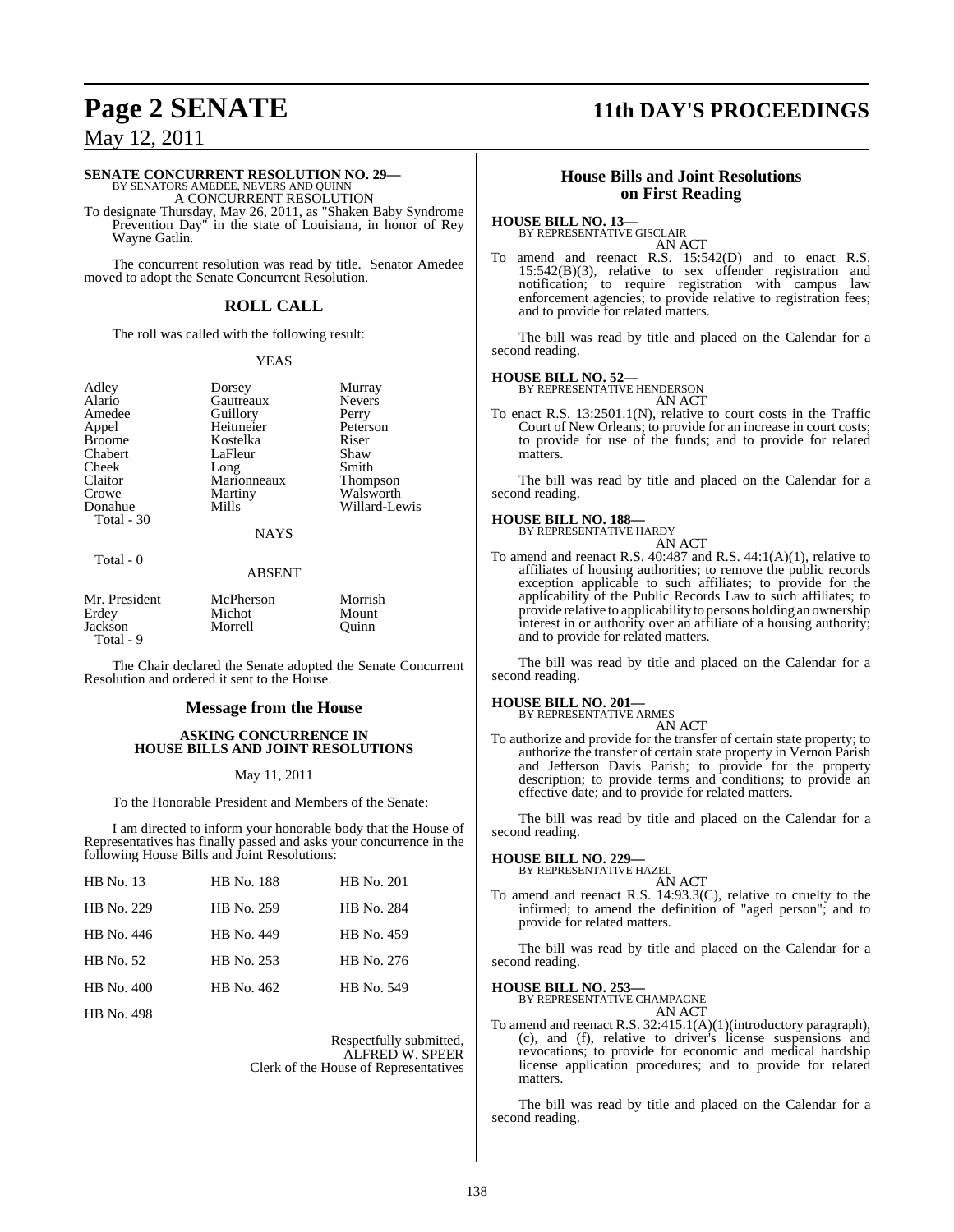## **11th DAY'S PROCEEDINGS Page 3 SENATE**

# May 12, 2011

#### **HOUSE BILL NO. 259—**

BY REPRESENTATIVE KLECKLEY AN ACT

To amend and reenact R.S. 32:900(B)(2)(c), relative to motor vehicle liability policies; to provide minimum liability limits for property damage under certain circumstances; and to provide for related matters.

The bill was read by title and placed on the Calendar for a second reading.

### **HOUSE BILL NO. 276—** BY REPRESENTATIVE MONTOUCET

AN ACT To amend and reenact R.S. 37:2442(6)(introductory paragraph), 2446.1(C), 2449(B), and 2449.1(B)(4), (C)(1) and (2), and (E), 2449.2(A)(introductory paragraph) and (B), and 2449.3(A) and to enact R.S. 37:2444.1 and 2444.2, relative to hearing aid dealers; to provide for definitions; to establish a testing period for hearing aids; to establish a three-day cooling off period for the purchase of a hearing aid; to provide for continuing education requirements; to provide for temporary training permits; to provide for guidelines for training of temporary training permit holders; to establish sponsor and co-sponsor requirements; to provide for authority of temporary training permit holders; and to provide for related matters.

The bill was read by title and placed on the Calendar for a second reading.

**HOUSE BILL NO. 284—** BY REPRESENTATIVES WILLMOTT, BILLIOT, CONNICK, HENRY, LABRUZZO, LIGI, AND LOPINTO AND SENATORS APPEL, MARTINY, AND QUINN

AN ACT

To enact R.S. 44:21.1, relative to public records; to provide a public records exemption for certain records in the custody of the Jefferson Parish Personnel Department; and to provide for related matters.

The bill was read by title and placed on the Calendar for a second reading.

#### **HOUSE BILL NO. 400—**

BY REPRESENTATIVE CORTEZ AN ACT

To amend and reenact R.S. 32:793(D), relative to automobile liability insurance; to provide with respect to such insurance for rental dealers; and to provide for related matters.

The bill was read by title and placed on the Calendar for a second reading.

#### **HOUSE BILL NO. 446—**

BY REPRESENTATIVES LITTLE AND ELLINGTON

- AN ACT
- To amend and reenact R.S. 22:885(D), relative to cancellation of an insurance policy by the insured; to provide for limited applicability of cancellation provisions; to exclude credit property and casualty insurance from cancellation requirements; and to provide for related matters.

The bill was read by title and placed on the Calendar for a second reading.

#### **HOUSE BILL NO. 449—**

BY REPRESENTATIVE ABRAMSON AN ACT

To amend and reenact R.S. 42:17(A)(1), relative to open meetings; to provide relative to exceptions and executive sessions; to provide relative to discussions regarding awarding of public contracts; and to provide for related matters.

The bill was read by title and placed on the Calendar for a second reading.

#### **HOUSE BILL NO. 459—**

BY REPRESENTATIVE ABRAMSON AN ACT

To authorize and provide for the transfer of certain state property; to authorize the transfer of certain state property in Orleans Parish; to provide for the property description; to provide for reservation of mineral rights; to provide terms and conditions; to provide an effective date; and to provide for related matters.

The bill was read by title and placed on the Calendar for a second reading.

### **HOUSE BILL NO. 462—**

BY REPRESENTATIVE MCVEA

AN ACT To amend and reenact R.S.  $22:1000(A)(1)(a)(vi)$  and (2),  $1003(A)$ and  $(C)$ , and  $1003.1(A)(1)$  and  $(\dot{C})$ , relative to health insurance; to provide with respect to coverage of dependent children and grandchildren; to provide relative to conditions for such coverage for certain benefits; to provide with respect to rating of such dependents; and to provide for related matters.

The bill was read by title and placed on the Calendar for a second reading.

#### **HOUSE BILL NO. 498—**



To amend and reenact R.S. 24:513(H) and to enact R.S. 24:513(D)(6), relative to the legislative auditor; to provide for certain notifications of noncompliance; to require auditees to designate an individual responsible for filing annual financial reports and to notify the auditor of such designation; and to provide for related matters.

The bill was read by title and placed on the Calendar for a second reading.

#### **HOUSE BILL NO. 549—**

BY REPRESENTATIVES TUCKER, ANDERS, ARNOLD, BOBBY BADON,<br>BURFORD, HENRY BURNS, CARMODY, CARTER, CHANDLER,<br>CHANEY, CONNICK, DOVE, DOWNS, EDWARDS, FOIL, GREENE,<br>GUILLORY, HARDY, HARRISON, HOFFMANN, HUTTER, KATZ, LIGI,<br>LITTLE, AND WILLIAMS

AN ACT To amend and reenact R.S.  $17:3139(B)$ ,  $(C)(3)(a)$  and (5)(introductory paragraph) and (i), (D), (F)(introductory paragraph),(4), and (5), and (G)(1),(2)(introductory paragraph) and (iii), and (3)(introductory paragraph), and 3386(E), to enact R.S. 17:3139 $(C)(1)(e)$  and  $(5)(j)$  and  $(G)(4)$  and  $(5)$ , and to repeal R.S. 17:3139(F)(6), relative to the Louisiana Granting Resources and Autonomy for Diplomas Act; to provide for additional operational autonomies to be granted to public postsecondary education institutions, including but not limited to authority and exemptions relative to budgetary management, capital outlay, and procurement; to provide relative to required reporting by public postsecondary education institutions and certain cost data to be included in such reports; to provide relative to renewal periods of institutions' performance agreements by the Board of Regents; to require achievement of certain standards for retention of first-year students; to require the Board of Regents to report on the standardization of student tracking and records systems and the performance of institutions relative thereto; to provide relative to the retention of certain unused funds by certain institutions; to direct the Louisiana State Law Institute to redesignate certain statutory provisions; to provide for applicability; to provide for an effective date; and to provide for related matters.

The bill was read by title and placed on the Calendar for a second reading.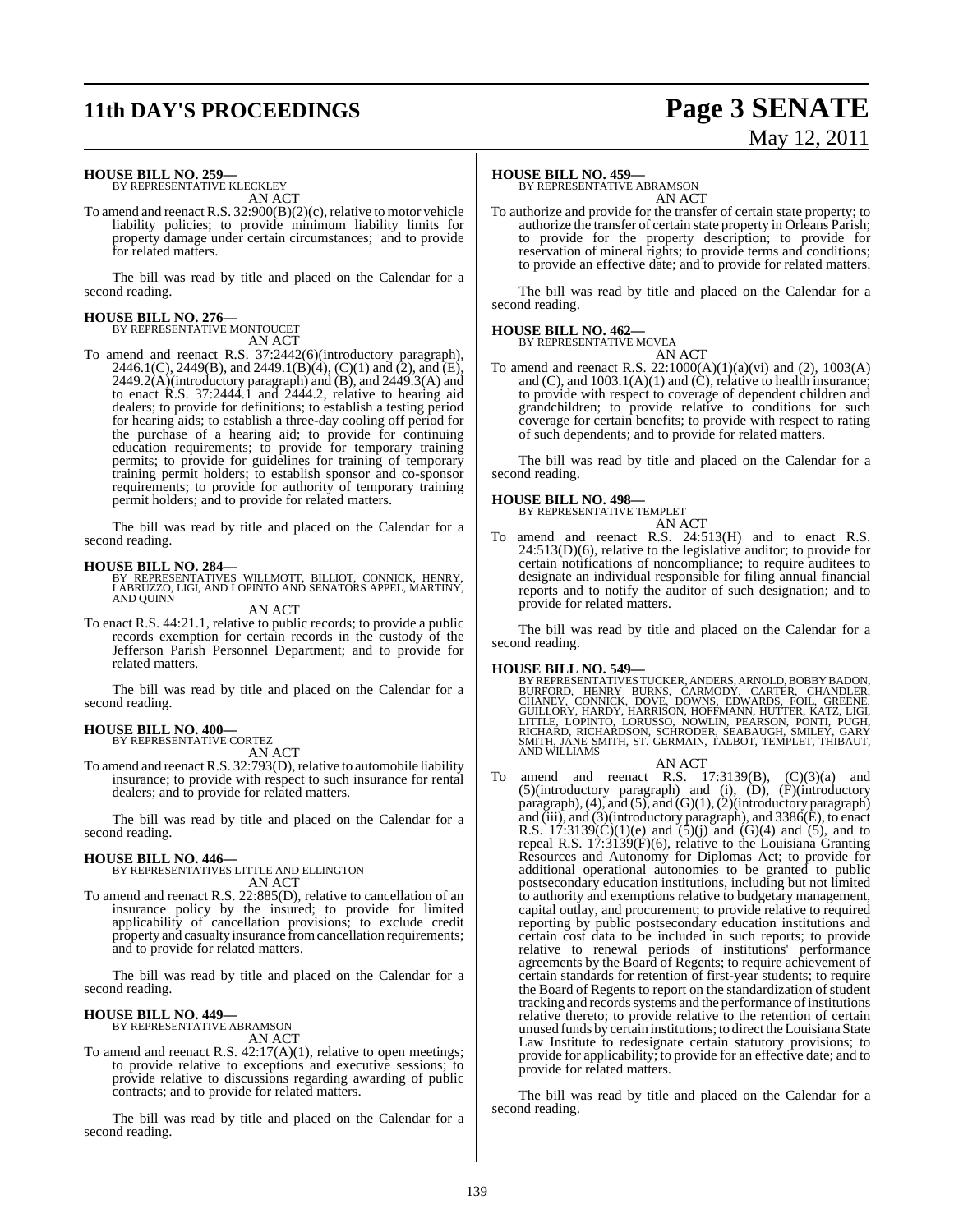### **Page 4 SENATE 11th DAY'S PROCEEDINGS**

May 12, 2011

#### **House Bills and Joint Resolutions on Second Reading**

#### **HOUSE BILL NO. 58—**

BY REPRESENTATIVES LIGI AND WILLMOTT AND SENATOR MARTINY AN ACT

To authorize and provide for the lease of certain state property; to authorize the lease of certain water bottoms and reclaimed lands in Jefferson Parish; to provide for reservation of mineral rights; to provide for terms and conditions; to provide for an effective date; and to provide for related matters.

The bill was read by title and referred by the President to the Committee on Natural Resources.

### **HOUSE BILL NO. 77—** BY REPRESENTATIVE BARRAS

AN ACT

To authorize and provide for the transfer of certain state property; to authorize the transfer of certain state property in Iberia Parish; to provide for the property description; to provide for reservation of mineral rights; to provide terms and conditions; to provide an effective date; and to provide for related matters.

The bill was read by title and referred by the President to the Committee on Natural Resources.

#### **HOUSE BILL NO. 507—**

BY REPRESENTATIVES LANDRY, CORTEZ, EDWARDS, HARDY, HONORE, LEGER, NORTON, AND ST. GERMAIN AN ACT

To amend and reenact R.S. 32:408(B)(3)(f) and 414.2(E)(1)(introductory paragraph) and (2)(introductory paragraph) and (c), relative to commercial driver's license holders; to prohibit certain persons from operating school buses; and to provide for related matters.

The bill was read by title and referred by the President to the Committee on Transportation, Highways and Public Works.

#### **HOUSE BILL NO. 534—** BY REPRESENTATIVE CARTER

AN ACT

To amend and reenact R.S.  $22:1457(A)(2)$ , R.S. 32:402(B)(1)(a)(ii)(bb), 402.1(A)(introductory paragraph), (1),  $(2)$ (introductory paragraph), (a), and (g),  $407(A)(2)(a)$ ,  $(4)$ , and (6), 408(A)(4)(a), 408.1(introductory paragraph) and (2), 416, 417(A), 422, 422.1, R.S. 40:1461(A) and (C), R.S. 47:305.26 and 479.1 and to repeal R.S. 17:270, 271, and 271.1, R.S.  $32:402.1(A)(2)(h)$  and  $(3)(a)$  and  $(b)$ ,  $(B)$ , and  $(C)$  and  $402.2$ , relative to driver's education programs; to consolidate all driver's education programs and instruction under the Department of Public Safety and Corrections, public safety services; to remove all driver's education programs and instruction from the Department of Education; and to provide for related matters.

The bill was read by title and referred by the President to the Committee on Education.

### **HOUSE BILL NO. 540—** BY REPRESENTATIVE AUBERT

AN ACT

To amend and reenact R.S. 48:292.1(C)(1)(introductory paragraph) and (a), relative to the Small Engineering Consultant Program; restricts participation in the program to certain engineering consultant firms; and to provide for related matters.

The bill was read by title and referred by the President to the Committee on Transportation, Highways and Public Works.

#### **Senate Bills and Joint Resolutions on Second Reading Reported by Committees**

**SENATE BILL NO. 27—** BY SENATOR AMEDEE

AN ACT

To amend and reenact R.S. 40:1299.96(A)(2)(b)(i), relative to health care information; to provide for health care records; to provide for the persons who have the right to obtain a patient's medical records; and to provide for related matters.

Reported with amendments by the Committee on Health and Welfare.

#### **SENATE COMMITTEE AMENDMENTS**

Amendments proposed by Senate Committee on Health and Welfare to Original Senate Bill No. 27 by Senator Amedee

#### AMENDMENT NO. 1

**COLOGET CONSTRUMED CONSTRUMED ASSESSMED TO PROPER THE 11 after "or" delete "his legal representative"** and insert "his legal representative"

#### AMENDMENT NO. 2

On page 1, line 12 before ", or" delete "**any person or legal entity authorized by the patient**"

#### AMENDMENT NO. 3

On page 2, line 10 after "postage." and before "If" insert "**The charges set forth in this Section shall be applied to all persons and legal entities duly authorized by the patient to obtain a copy of their medical records.**"

#### AMENDMENT NO. 4

On page 2, line 23 after "provider" and before "shall" insert "**or person or legal entity providing records on behalf of the health care provider**"

#### AMENDMENT NO. 5

On page 2, line 25 after "parties." insert "**However, no provision of this Subsection shall authorize the violation of the provisions of the Health Insurance Portability and Accountability Act (HIPPA), P.L. 104-191.**"

On motion of Senator Cheek, the committee amendment was adopted. The amended bill was read by title, ordered engrossed and passed to a third reading.

### **SENATE BILL NO. 60—** BY SENATOR MILLS

AN ACT

To amend and reenact R.S. 37:1218, relative to the administration of certain immunizations; to provide for a pharmacist to administer certain immunizations; and to provide for related matters.

Reported with amendments by the Committee on Health and Welfare.

#### **SENATE COMMITTEE AMENDMENTS**

Amendments proposed by Senate Committee on Health and Welfare to Original Senate Bill No. 60 by Senator Mills

#### AMENDMENT NO. 1

On page 1, line 9 after "**Section,**" delete the remainder of the line and insert "to any person"

### AMENDMENT NO. 2

On page 1, line 10 before "without" delete "seven years of age or older" and insert "seven years of age or older"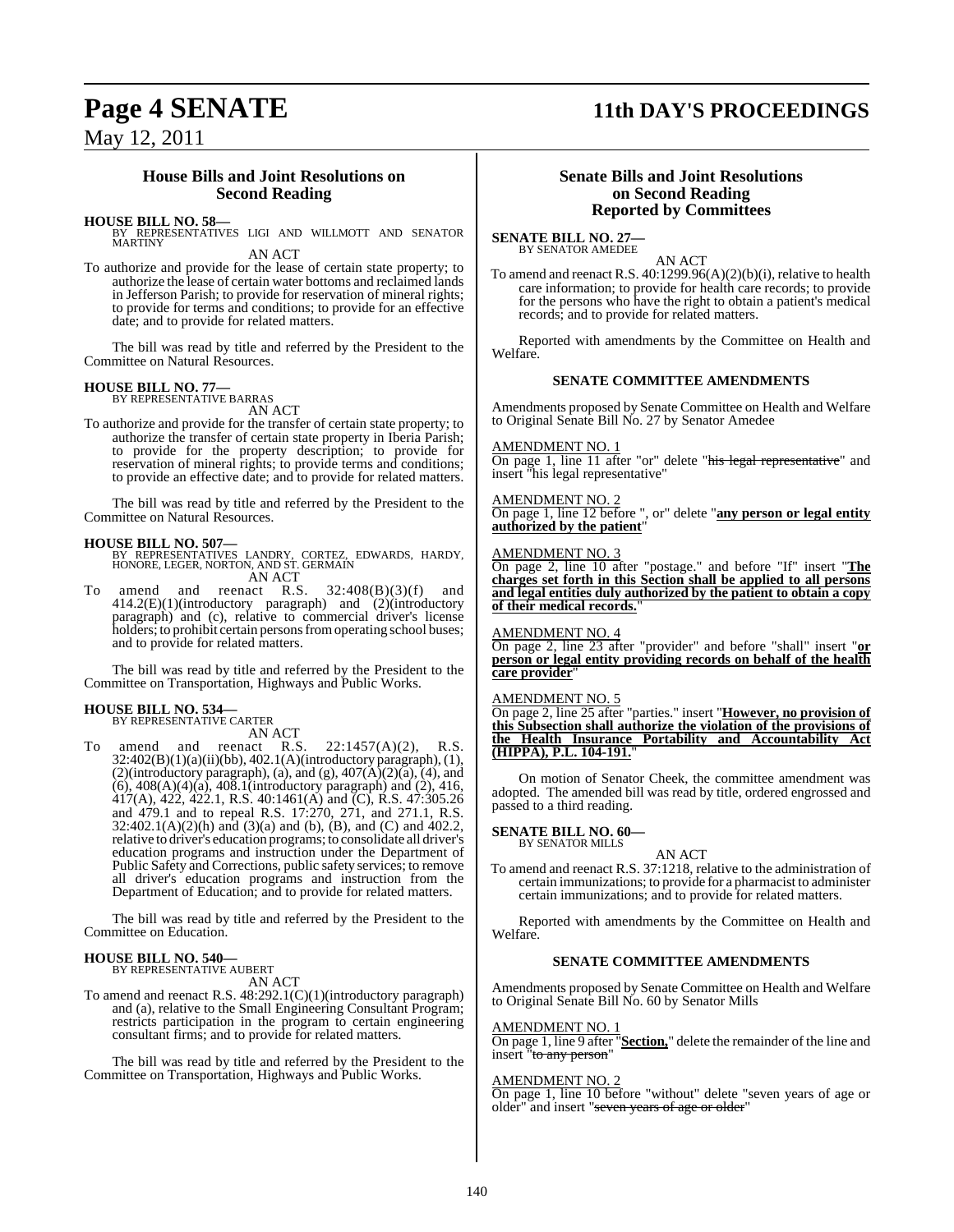## **11th DAY'S PROCEEDINGS Page 5 SENATE**

# May 12, 2011

AMENDMENT NO. 3

On page 1, line 13, after "current" and before "influenza" delete "annual" and insert "annual"

AMENDMENT NO. 4 On page 1, line 14, after "administration" and before "as" delete "protocol" and insert "<del>protocol</del>"

AMENDMENT NO. 5

On page 1, line 16, after "(ACIP)" and before "**to**" insert "**, following guidance published in the Louisiana State Immunization Manual,**"

AMENDMENT NO. 6 On page 2, line 18 after "**Influenza**" and before "**.**" insert "**, to any person seven years of age or older**"

AMENDMENT NO. 7 On page 2, line 19 after "**Pneumococcal**" and before "**.**" insert "**, to any person eighteen years of age or older**"

AMENDMENT NO. 8 On page 2, line 20 after "**Zoster**" and before "**.**" insert "**, to any person eighteen years of age or older**"

AMENDMENT NO. 9

On page 2, line 21 change "**Diptheria**" to "**Diphtheria**" and after "**(Td)**" and before "**.**" insert "**, to any person eighteen years of age or older**"

#### AMENDMENT NO. 10

On page 2, line 22 change "**Diptheria**" to "**Diphtheria**" and after "**(Tdap)**" and before "**.**" insert "**, to any person eighteen years of age or older**"

On motion of Senator Cheek, the committee amendment was adopted. The amended bill was read by title, ordered engrossed and passed to a third reading.

#### **SENATE BILL NO. 64—** BY SENATOR CHEEK

AN ACT

To repeal R.S. 40:2120.56, relative to certified nurse aides; to remove certain work requirements which must be satisfied in order to maintain state certification as a certified nurse aide; and to provide for related matters.

Reported favorably by the Committee on Health and Welfare. The bill was read by title, ordered engrossed and passed to a third reading.

#### **SENATE BILL NO. 65—** BY SENATOR CHEEK

AN ACT

To amend and reenact R.S. 40:1300.53(C)(2), relative to nonlicensed persons and licensed ambulance personnel; to provide for an exemption to the prohibition on employing a nonlicensed person or licensed ambulance personnel when such person has been convicted of certain offenses; and to provide for related matters.

Reported favorably by the Committee on Health and Welfare. The bill was read by title, ordered engrossed and passed to a third reading.

#### **SENATE BILL NO. 93—** BY SENATOR MCPHERSON

AN ACT

To amend and reenactR.S. 37:1026.1 and 1026.6(B)(10) and to enact Part XLII of Chapter 5 of Title 40 of the Louisiana Revised Statutes of 1950, to be comprised of R.S. 40:1300.21 through 1300.22, and to repeal R.S. 37:1026.9, relative to training programs for certified nurse aides; to provide for the medication

attendant certification program for certified nurse aides; to provide for a clinical preceptor nurse aide training program maintained by the Louisiana Community and Technical College System for certified nurse aides; and to provide for related matters.

Reported with amendments by the Committee on Health and Welfare.

#### **SENATE COMMITTEE AMENDMENTS**

Amendments proposed by Senate Committee on Health and Welfare to Original Senate Bill No. 93 by Senator McPherson

AMENDMENT NO. 1

On page 2, line 5 after "of" and before "interim" delete "annual" and insert "annual"

#### AMENDMENT NO. 2

On page 2, line 8 after "2011" delete "**as requested**"

#### AMENDMENT NO. 3

On page 2, line 9 after "**evaluation**" and before "**.**" insert "**and continuance**"

On motion of Senator Cheek, the committee amendment was adopted. The amended bill was read by title, ordered engrossed and passed to a third reading.

### **SENATE BILL NO. 108—** BY SENATOR RISER

AN ACT

To amend and reenact R.S. 18:402(F), relative to the Louisiana Election Code; to provide that local tax elections can only be held at the same time as statewide and congressional primary elections; to provide a limitation on the number of emergency tax elections that can be held; and to provide for related matters.

Reported with amendments by the Committee on Senate and Governmental Affairs.

#### **SENATE COMMITTEE AMENDMENTS**

Amendments proposed by Senate Committee on Senate and Governmental Affairs to Original Senate Bill No. 108 by Senator Riser

#### AMENDMENT NO. 1

 $\overline{On}$  page 1, line 2, after "R.S. 18:402(F)" insert "and 1352" and after "Louisiana Election Code;" insert "to provide relative to the use of voting machines in elections; to provide for the use of paper ballots in elections; to provide relative to tax elections;"

#### AMENDMENT NO. 2

On page 1, line 7, change "R.S. 18:402(F) is" to "R.S. 18:402(F) and 1352 are"

#### AMENDMENT NO. 3

On page 1, line 11, after "**the same date as a**" insert "**regularly scheduled**" and after "**primary**" insert "**or general**"

#### AMENDMENT NO. 4

On page 1, line 12, after "**congressional**" delete the remainder of the line and insert "**office.**"

#### AMENDMENT NO. 5

On page 1, line 13, delete "**a vacancy in a statewide or congressional office.**"

#### AMENDMENT NO. 6

On page 2, line 20, after "tax election on" delete the remainder of the line and insert "**an election date**"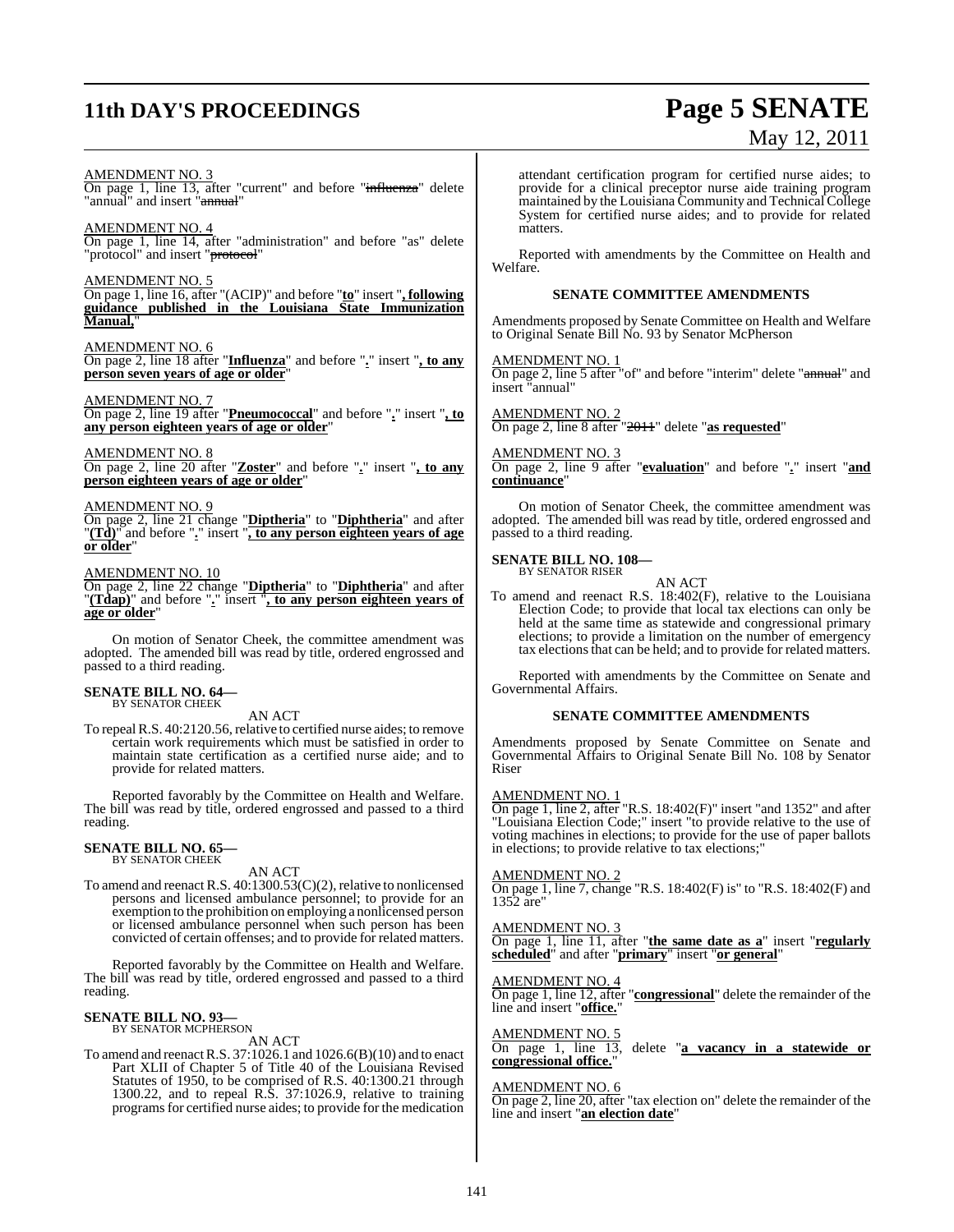### **Page 6 SENATE 11th DAY'S PROCEEDINGS**

### May 12, 2011

AMENDMENT NO. 7

On page 2, between lines 23 and 24, insert the following:

"§1352. Use of voting machines throughout state; exception for **failure of voting equipment, machine ballot overcrowding,** absentee by mail and early voting

**A.** Voting machines shall be used throughout this state in all elections<del>; however, nothing in this Chapter shall prohibit absentee by</del> mail and early voting as otherwise provided in this Title.

**B. Notwithstanding the provisions of Subsection A of this Section, paper ballots may be used when voting machines fail or when all ballot items for an election will not fit on one voting machine.**

**C. Nothing in this Chapter shall prohibit absentee by mail and early voting as otherwise provided in this Title.**"

#### AMENDMENT NO. 8

On page 2, line 24, after "effective" delete the remainder of the line and delete lines 25 through 28 and insert "on January 1, 2012."

On motion of Senator Kostelka, the committee amendment was adopted. The amended bill was read by title, ordered engrossed and passed to a third reading.

#### **SENATE BILL NO. 156—** BY SENATOR BROOME

AN ACT

To enact R.S. 40:2022, relative to health care information; to require hospitals to provide certain health care information to certain patients; to provide for the development and dissemination of the health care information by the Department of Health and Hospitals; and to provide for related matters.

Reported with amendments by the Committee on Health and Welfare.

#### **SENATE COMMITTEE AMENDMENTS**

Amendments proposed by Senate Committee on Health and Welfare to Original Senate Bill No. 156 by Senator Broome

#### AMENDMENT NO. 1

On page 2, line 4 after "**the**" and before "**vaccination**" delete "**appropriate**" and insert "**Tetanus Toxoid, Reduced Diphtheria Toxoid and Acellular Pertussis Vaccine Adsorbed (Tdap)**"

On motion of Senator Cheek, the committee amendment was adopted. The amended bill was read by title, ordered engrossed and passed to a third reading.

#### **SENATE BILL NO. 173—** BY SENATOR ADLEY

#### AN ACT

To enact R.S. 22:978(E), relative to group, family group, blanket, and association health and accident insurance; to provide with respect to notice required for certain premium increase, cancellation, or nonrenewal; to provide for the release of claims data, and to provide for related matters.

Reported with amendments by the Committee on Insurance.

#### **SENATE COMMITTEE AMENDMENTS**

Amendments proposed by Senate Committee on Insurance to Original Senate Bill No. 173 by Senator Adley

#### AMENDMENT NO. 1

On page 1, delete line 14 in its entirety and in lieu thereof insert the following: "**or agent of a policyholder claims data upon request and shall provide this data within no more than fourteen business days of receipt of the request, which shall include the following** items:

#### AMENDMENT NO. 2

On page 2, after line 12, insert the following:

"**(3) For purposes of this Subsection, claim identifier shall be defined as data that reflects a number designation, including but not limited to, an alpha or numeric designation which shall not be a name identifier of an employee, employee's spouse, or employee's dependent.**"

On motion of Senator Morrish, the committee amendment was adopted. The amended bill was read by title, ordered engrossed and passed to a third reading.

## **SENATE BILL NO. 175—** BY SENATOR HEITMEIER

AN ACT

To amend and reenact R.S. 37:1041(C)(2)(e), 1042(B), 1050(B), and 1055, relative to the practice of optometry; to provide for definitions; to provide for the Louisiana State Board of Optometry Examiners; to provide for application requirements; to provide for recording of the certificate of practice; and to provide for related matters.

Reported favorably by the Committee on Health and Welfare. The bill was read by title, ordered engrossed and passed to a third reading.

**SENATE BILL NO. 176—**<br>BY SENATORS HEITMEIER AND MILLS<br>AN ACT

To enact Part LXX of Chapter 5 of Title 40 of the Louisiana Revised Statutes of 1950, to be comprised of R.S. 40:1300.331, relative to Medicaid; to provide for an upper payment limit financing mechanismfor certain health care providers; to provide for rules and regulations; and to provide for related matters.

Reported with amendments by the Committee on Health and Welfare.

#### **SENATE COMMITTEE AMENDMENTS**

Amendments proposed by Senate Committee on Health and Welfare to Original Senate Bill No. 176 by Senator Heitmeier

#### AMENDMENT NO. 1

On page 1, line 12 after "**A.**" and before "**Department**" delete "**The**" and insert "**Subject to appropriation, the**"

On motion of Senator Cheek, the committee amendment was adopted. The amended bill was read by title, ordered engrossed and passed to a third reading.

## **SENATE BILL NO. 178—** BY SENATOR HEITMEIER

AN ACT

To enact Part XL-A of Chapter 5 of Title 40 of the Louisiana Revised Statutes of 1950, to be comprised of R.S. 40:1300.8.1 through 1300.8.2, relative to a scholarship or loan program for certain students who enroll in certain out-of-state medical education programs which are not offered in the state; to provide for the creation and uses of a medical and Allied Health Professional Education Scholarship and Loan Fund; to provide for administration of the fund; to provide for qualifications and requirements of the applicants for the scholarship or loan; to provide for rules and regulations; and to provide for related matters.

Reported with amendments by the Committee on Health and Welfare.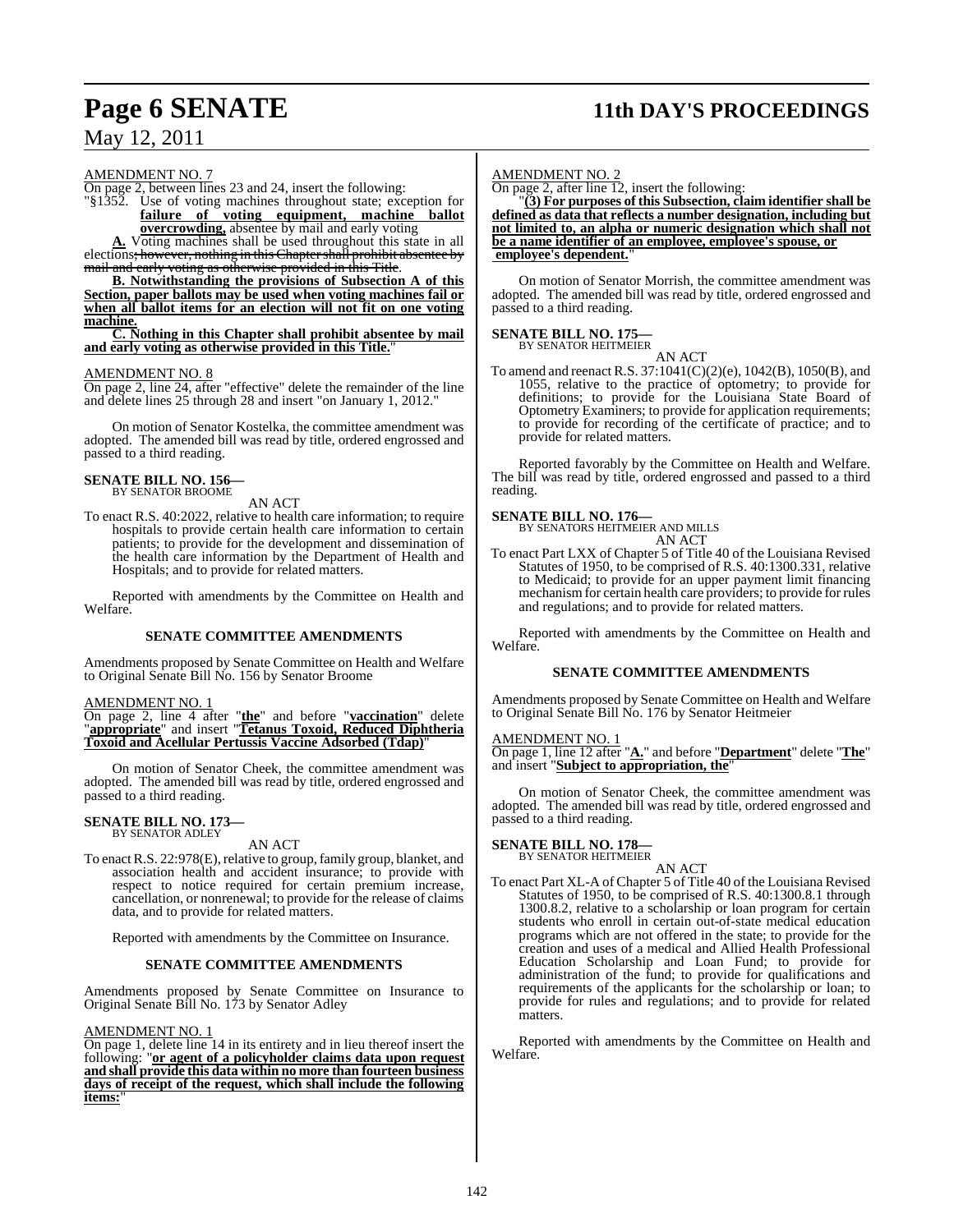## **11th DAY'S PROCEEDINGS Page 7 SENATE**

#### **SENATE COMMITTEE AMENDMENTS**

Amendments proposed by Senate Committee on Health and Welfare to Original Senate Bill No. 178 by Senator Heitmeier

#### AMENDMENT NO. 1

On page 2, delete lines 13 and 14 and insert the following: "**year the scholarship or loan is received and to maintain enrollment as a Medicaid provider during their service.**"

#### AMENDMENT NO. 2

On page 3, delete lines 4 through 7 and insert the following: "**twentyfive percent of all monies, not to exceed two hundred thousand dollars in any fiscal year, retained by the Department of Health and Hospitals from local intergovernmental transfers which are transferred for the purpose of making supplemental payments to physicians.**"

On motion of Senator Cheek, the committee amendment was adopted. The amended bill was read by title, ordered engrossed and passed to a third reading.

#### **SENATE BILL NO. 188—** BY SENATOR BROOME

AN ACT

To enact R.S. 46:2911(B)(21), relative to the Council on the Status of Grandparents Raising Grandchildren; to provide for the membership of the council; and to provide for related matters.

Reported favorably by the Committee on Health and Welfare. The bill was read by title, ordered engrossed and passed to a third reading.

SENATE BILL NO. 189—<br>BY SENATORS CHEEK, DONAHUE, ERDEY, JACKSON, MICHOT, AND NEVERS AND REPRESENTATIVES ARNOLD, AUSTIN<br>BADON, BROSSETT, HARRISON, HENRY, KATZ, LIGI, LORUSSO,<br>MONTOUCET, SCHRODER, SIMON AND ST. GERMAIN AN ACT

To enact Part XXXVII-A of Chapter 5 of Title 40 of the Louisiana Revised Statutes of 1950, to be comprised of R.S. 40:1299.181 through 1299.185, relative to concussions and head injuries; to provide for definitions; to provide for concussion education requirements; to provide for the removal of youth athletes from competition upon sustaining a concussion; to provide for requirements which must be satisfied for a youth athlete to return to play after sustaining a concussion or head injury; to provide for the dissemination of concussion information by the Department of Health and Hospitals; and to provide for related matters.

Reported with amendments by the Committee on Health and Welfare.

#### **SENATE COMMITTEE AMENDMENTS**

Amendments proposed by Senate Committee on Health and Welfare to Original Senate Bill No. 189 by Senator Cheek

#### AMENDMENT NO. 1

On page 4, line 27 after "**thereto,**" and before "**or**" insert "**training material made available by the National Federation of High Schools for the Louisiana High School Athletic Association and any amendments or updates thereto,**"

On motion of Senator Cheek, the committee amendment was adopted. The amended bill was read by title, ordered engrossed and passed to a third reading.

### **SENATE BILL NO. 205—** BY SENATOR GUILLORY

AN ACT

To enactR.S. 37:1226.3, relative to the prescription drugs; to provide relative to charitable pharmacies; to provide for exchanges and re-dispensing in pharmacies under the authority of the Department of Public Safety and Corrections; to provide for the authority to promulgate rules and regulations; and to provide for related matters.

Reported with amendments by the Committee on Health and Welfare.

#### **SENATE COMMITTEE AMENDMENTS**

Amendments proposed by Senate Committee on Health and Welfare to Original Senate Bill No. 205 by Senator Guillory

#### AMENDMENT NO. 1

On page 1, line 15, after "**the**" and before "**pharmacy**" delete "**charitable**"

On motion of Senator Cheek, the committee amendment was adopted. The amended bill was read by title, ordered engrossed and passed to a third reading.

### **Rules Suspended**

Senator Kostelka asked for and obtained a suspension of the rules to revert to the order of:

#### **Introduction of Senate Concurrent Resolutions**

Senator Kostelka asked for and obtained a suspension of the rules to read Senate Concurrent Resolutions a first and second time.

#### **SENATE CONCURRENT RESOLUTION NO. 32—** BY SENATOR CHEEK

Welfare by February 1, 2012.

A CONCURRENT RESOLUTION To request the Department of Health and Hospitals to study whether to amend Louisiana's State Medicaid Plan to permit physicians to apply fluoride varnish to the teeth of children under the age of seven who are enrolled in the state Medicaid program and receive appropriate reimbursement, to determine the feasibility of providing such reimbursement, to estimate the costs of such a program, and to submit a written report of its findings and conclusions, including any recommendations for legislation and appropriations relative to the issue, to the Senate Committee on Health and Welfare and the House Committee on Health and

The resolution was read by title and referred by the President to the Committee on Health and Welfare.

#### **Privilege Report of the Committee on Senate and Governmental Affairs**

#### **ENROLLMENTS**

Senator Kostelka, Chairman on behalf of the Committee on Senate and Governmental Affairs, submitted the following report:

#### May 12, 2011

To the President and Members of the Senate:

I am directed by your Committee on Senate and Governmental Affairs to submit the following report:

The following Senate Concurrent Resolutions have been properly enrolled:

SENATE CONCURRENT RESOLUTION NO. 21—<br>BY SENATORS DONAHUE, ADLEY, ALARIO, AMEDEE, APPEL,<br>BROOME, CHABERT, CHAISSON, CHEEK, CLAITOR, CROWE, DORSEY,<br>ERDEY, GAUTREAUX, GUILLORY, HEITMEIER, JACKSON,<br>KOSTELKA, LAFLEUR, LONG, MAR